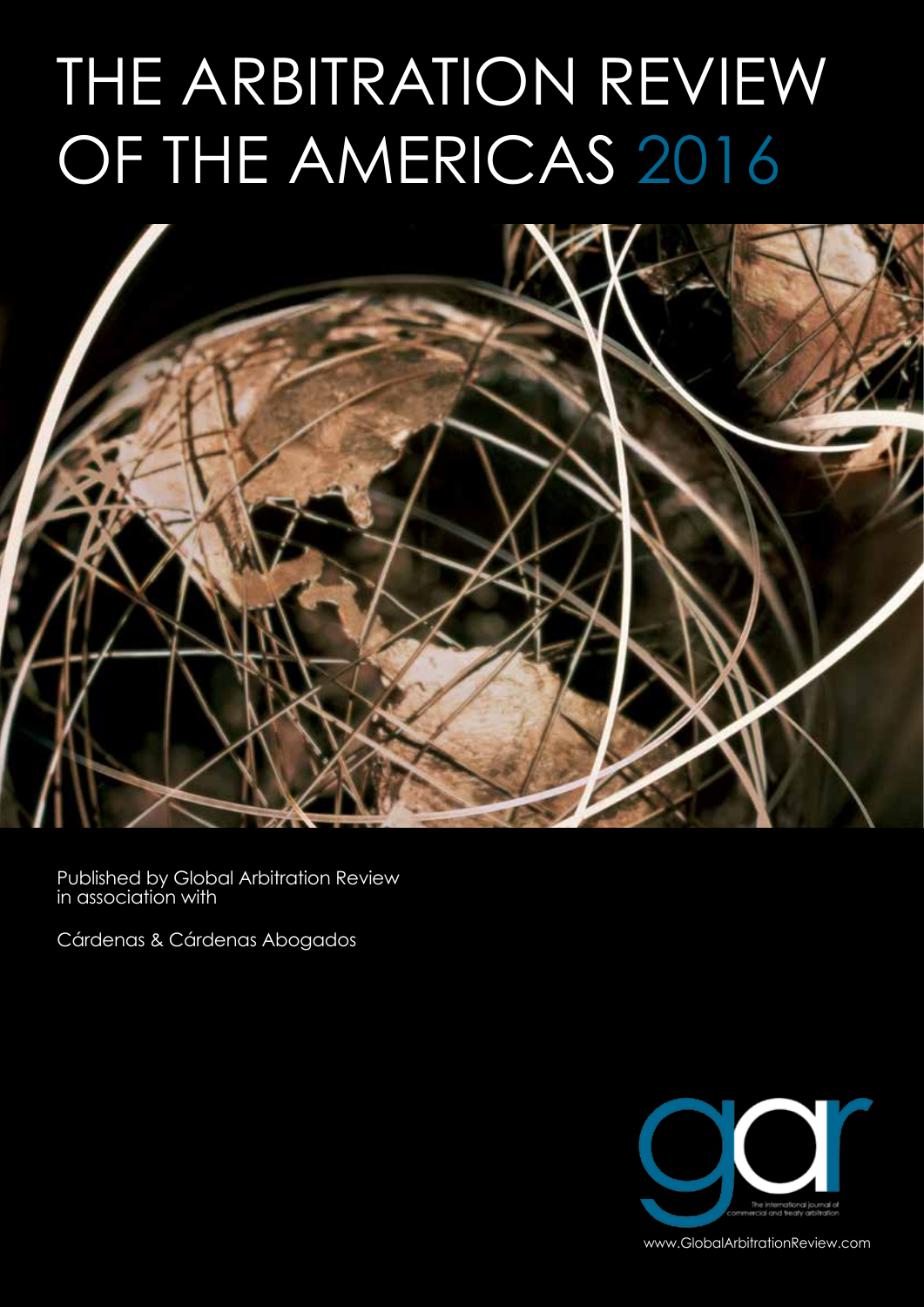# Colombia

# **Alberto Zuleta-Londoño, Juan Camilo Fandiño-Bravo and Juan Camilo Jiménez-Valencia**

Cárdenas & Cárdenas Abogados

Prior to 12 October 2012, when Law 1563 of 2012 (the Arbitral Statute) came into force, Colombian arbitration law did not include a thorough and comprehensive regulation on interim measures in arbitral proceedings. Decree 2279 of 1989 constituted the legal framework for interim measures in domestic arbitration and such regime was limited to mirroring rules for interim measures in judicial proceedings. Law 315 of 1996, the scantly drafted international arbitration law that existed before the Arbitral Statute came into force, on the other hand, did not include any rules regarding interim measures in international arbitration proceedings seated in Colombia, arguably leaving the matter to the arbitration rules chosen by the parties but, in any event, failing to refer to one key aspect, which is the role of the courts in the enforcement of interim measures ordered by international arbitral tribunals.

In the light of such a background the enactment of the Arbitral Statute, which includes a clear and detailed regulation of interim measures in both domestic and international arbitration proceedings (a dualist arbitration law still exists in Colombia), constitutes a major makeover of the almost non-existent applicable legal regime in place prior to 2012. The aim of this article is thus to present an overview of the regime's major features, with a view of some of the challenges these rather novel legal rules have yet to face in the near future.

#### **Interim measures in domestic arbitration**

#### Available measures and criteria for ordering them

With regard to interim measures in domestic arbitration proceedings, article 32 of the Arbitral Statute expressly refers to the rules contained in the Code of Civil Procedure, the General Code of Procedure and the Code of Administrative Proceedings and Administrative Contentious Procedure and states that the interim measures that may be ordered in domestic arbitrations are those that would be available to the parties if the case before the arbitration tribunal were being tried in court. The scope of the reference extends to the types of measures available, the conditions that need to be met for them to be granted and the procedure for their enforcement.

In general, interim measures in civil proceedings (different from collection proceedings – which allow the attachment and seizure of assets) and, thus, in domestic arbitrations, are limited to the registration of the complaint in the registrar's office and seizure of moveable assets when the proceedings relate to in rem rights. In tort and contractual liability procedures, available interim measures are limited to the registration of the complaint in the registrar's office where assets of the defendant are registered. Assets subject to registration in Colombia are real estate property, automobiles, motorcycles, ships and aircraft. After a first-instance ruling that is favourable to the plaintiff is rendered, such plaintiff would be entitled to request the attachment and seizure of assets.

In contentious administrative proceedings (ie, judicial proceedings in which a state entity acts as a party), interim measures are more strictly regulated than in civil proceedings. Taking into account the nature of administrative proceedings that can be submitted to arbitration (some raise issues of objective arbitrability related to the powers – or lack thereof – of arbitral tribunals to annul administrative acts), the available interim measures in domestic arbitrations that are related to administrative matters (usually government contracts) are:

- the order to maintain the status quo or reestablish an existing situation;
- an order to suspend an administrative proceeding;
- an order to adopt an administrative decision, or the construction or demolition of a construction; and
- the issuance of orders to the parties, or the imposition of obligations on the parties.

In addition to the foregoing, article 32 of the Arbitral Statute contains a broad and general provision, which entitles domestic arbitration tribunals to order any other interim measure that is deemed reasonable to protect the right subject to controversy, prevent its violation, avoid damages, cease existing affectations or guarantee the effectiveness of the claims. These types of measures are referred to as innominate measures, as they are not specifically listed in the Arbitral Statute itself or in any of the procedural codes. This is a very broad power that is given to arbitration tribunals, which must be exercised within the purposes and standards provided for in the Arbitral Statute, explained below.

Innominate interim measures in domestic arbitration are to be based on the tribunal's analysis of:

- the interest of the requesting party on the order;
- the existence of a threat on the concerned right (periculum in mora);
- the likelihood of success on the merits of the case (fumus boni iuris); and
- the necessity, effectiveness and proportionality of the measure.

In any case, the arbitration tribunal is allowed to order a measure that is different and less burdensome than the one requested by the claimant, if it so deems appropriate. The arbitral tribunal may determine, sua sponte or upon a party's request, the duration, amendment or cessation of the interim measures. Finally, as a condition for the order of interim measures the claimant is required to grant security in an amount equivalent to the 20 per cent of the estimated claims, or any other sum, as determined by the arbitration tribunal, to guarantee the payment of the damages that may be caused by the performance of the measures.

When the measure that was requested by the claimant or ordered by the tribunal is of a monetary nature, respondent may request that such measure be removed, upon submission of a guarantee that would ensure compliance with a possible adverse ruling.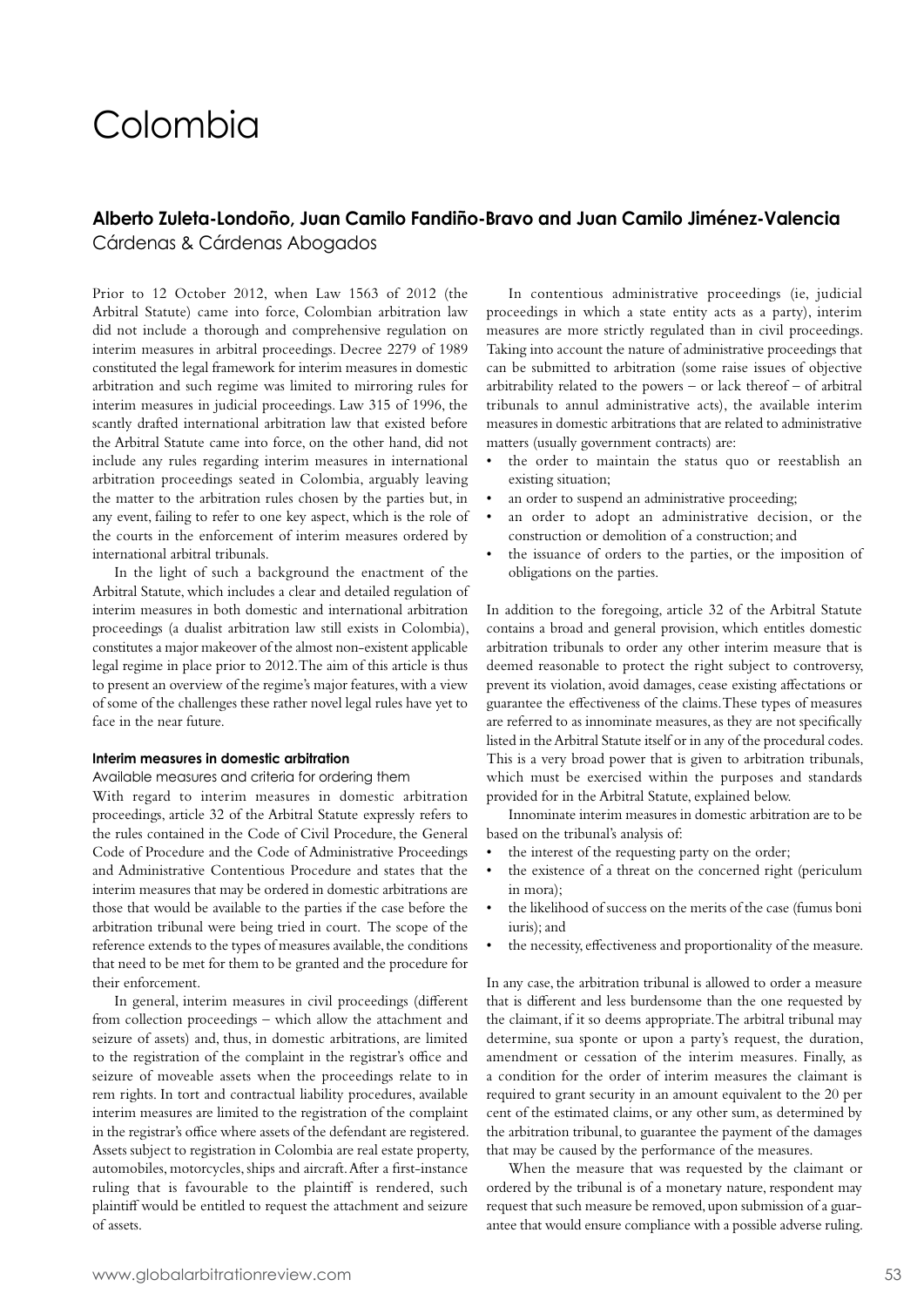### Colombia

#### **Enforcement**

Interim measures ordered by domestic arbitral tribunals are binding on their recipients without the need to fulfil any special requirements or acquire any sort of court order given that abritrators in domestic arbitrations have the same powers as judges. Additionally, if the enforcement of the measure requires court assistance by a judicial authority in a judicial circuit other than the one where the arbitral tribunal is seated, the arbitral tribunal is expressly entitled to request such assistance to the competent court, which will then be obligated to provide it.

#### **Interim measures in international arbitration**

#### Purpose of the interim measures

The segment of the Arbitral Statute that refers to the power of the tribunal to order interim measures in international arbitration proceedings is based on the UNCITRAL Model Law on International Commercial Arbitration (UNCITRAL Model Law), yet contains some differences which will be explained below. Interim relief is consequently defined as any temporary measure, whether in the form of an award or not, by which, at any time prior to the issuance of the final award, the arbitral panel orders a party to:

- maintain or restore the status quo pending determination of the dispute;
- take action that would prevent, or refrain from taking action that is likely to cause, current or imminent harm to the arbitration proceeding;
- provide a means of preserving assets; or
- preserve evidence.

Given the fact that the Arbitral Statute is fairly recent, case law regarding these issues has yet to develop. Therefore, we must draw on international experience to establish the scope of the powers of the arbitral tribunal under the Arbitral Statute. Regarding the status quo, some local courts have interpreted the term to mean 'the last peaceable state of affairs between the parties'. (UNCITRAL 2012 Digest of Case Law won the Model Law on International Commercial Arbitration, page 87.) Thus, interim measures could be sought to prevent the termination or suspension of an agreement or other potentially harmful conducts.

As to the second purpose, it is clear that the scope is wide enough for the parties to seek almost any form of interim relief as long as it has a link to the ultimate goal of preventing harm to the proceedings. For instance, parties could seek the arbitral tribunal to forbid public statements, prevent interference with contractual performance or property rights or to adopt specific conducts in order to prevent the proceedings from being harmed or disrupted.

Regarding the third purpose, it is clear that arbitral tribunals may 'provide a means of preserving assets out of which a subsequent award may be satisfied' . This interim relief will certainly reduce the claimant's risk of delay in the proceedings and is aimed at avoiding fraudulent divestitures of assets or the undue privilege to certain creditors, for example.

As per the general regime of interim measures of international arbitrations seated in Colombia, it is important to bear in mind that;

- except when otherwise agreed by the parties, the arbitral tribunal may grant interim relief requested by any of the parties in the dispute;
- there is no provision regarding emergency arbitrators;
- arbitration tribunals may order a security in connection with the interim measure issued; and
- interim relief may be granted inaudita pars via a preliminary order if the arbitration panel considers that prior disclosure

to the party against whom it is directed risks frustrating the measure.

Following we will refer to perhaps the most important issue for litigators and arbitrators, which is that of the conditions upon which an arbitration tribunal may order interim relief. The Arbitral Statute in this regard differs significantly from the UNCITRAL Model Law, as we will now explain.

#### Conditions for granting interim relief under the Arbitral Statute

For the arbitral tribunal to grant interim relief, the Arbitral Statute demands that the measure meet the requirements of being adequate, pertinent, reasonable and timely.

The terms adequate and pertinent are not frequently linked to interim measures in Colombian law. Rather, they are concepts that are typically used in evidence law, a field to which we must refer in order to understand what the Arbitral Statute intended.

Adequacy in evidence law is the legal ability that a certain means of evidence may have to prove a given fact. Extrapolating this concept to interim measures, adequacy is the ability of the measure requested to prevent the materialisation of the risk that the party requesting the measure seeks to avoid. This means that the first test for the viability of granting an interim measure in an international arbitration in Colombia is whether the order to be issued by the arbitral tribunal can, effectively, accomplish the end result which is sought by the rule.

Pertinence, on the other hand, in evidence law, is a logical liaison between the means of evidence and a given fact that is intended to be proved in the proceeding; hence pertinence must be understood as the suitable logical link between the purpose sought, and the relief requested. This means that the end result that is intended with the relief must be relevant and have a link to the controversy. Even if the measure is a suitable way to obtain the end that the party is seeking, that end cannot be irrelevant to the controversy.

In other words, adequacy should be understood as the ability of the interim measure to fulfil the purpose sought, while pertinence is the relevance that such purpose has to the case.

The term reasonable, on the other hand, has never been defined in the context of interim measures in Colombia. We feel, however, that the term is related to the possible damage that the interim measure can cause to the party against whom it is directed. This concept force arbitral tribunals to take into account the possible effect that their orders may have in terms of ensuring that they will not cause irreparable harm to one of the parties or to the controversy itself and its possibility of successful resolution by means of an arbitral award.

Finally, timeliness makes reference to the moment in which the interim measure is requested as compared to the moment in which the measure must be adopted for it to effectively serve its purpose. A measure cannot be requested to prevent a damage that has already occurred or that can only occur far off in the future.

#### Departure from the UNCITRAL Model Law

As stated above, the conditions for granting interim measure in Colombian international arbitration differ from those established in the UNCITRAL Model Law, which requires:

 *(i) Harm not adequately reparable by an award of damages is likely to result if the measure is not ordered, and such harm substantially outweighs the harm that is likely to result to the party against whom*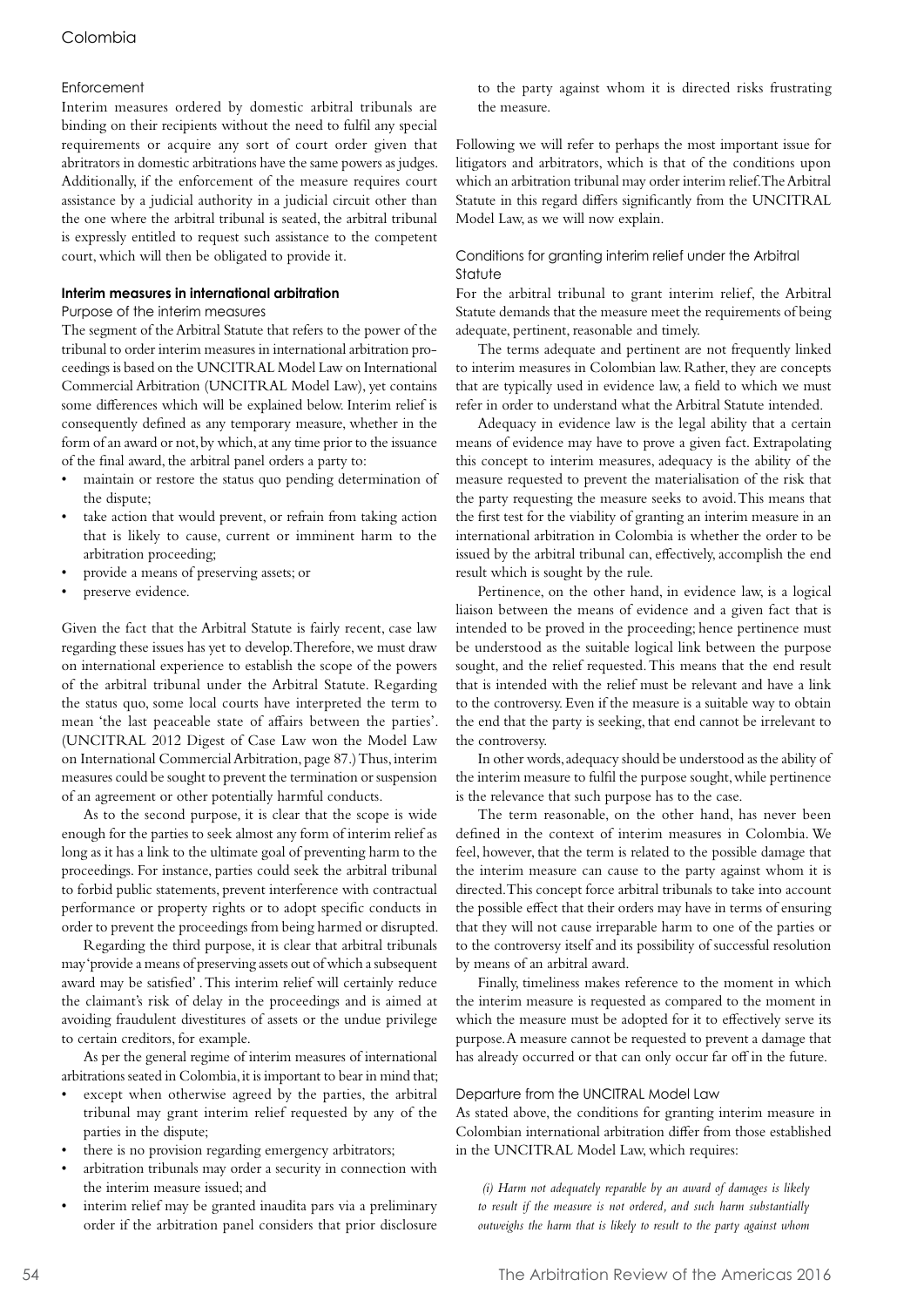*the measure is directed if the measure is granted; and (ii) there is a reasonable possibility that the requesting party will succeed on the merits of the claim.*

Even though the first of the conditions set forth in the UNCITRAL Model Law seems to resemble in substance some of those established in the Arbitral Statute, the second condition, the fumus boni iuris, is conspicuously absent from the Colombian Arbitral Statute. This is a significant difference between the Colombian regime of interim measures in international arbitration and the UNCITRAL Model Law, as well as those arbitration regimes that follow it.

The requirement  $-$  or lack thereof  $-$  of fumus boni iuris as a condition to granting interim measures is strongly debated by scholars and practitioners, as it requires the balancing of the need for arbitrators not to prejudge the controversy with the need to adopt measures during the proceeding in order to prevent irreparable harm from occurring. Colombian law seems to have sided with those who believe that the need to prevent certain situations to consummate during the proceedings should be reviewed with no regard to the likelihood of success of either party, as can be assumed at a particular moment of the controversy. This situation, in our view, generates a possible burden for parties who may have acted properly and are subject to an obligation imposed by an arbitration tribunal, before they have had a chance to present their case.

#### Enforcement

The provisions regarding the enforcement of interim measures in the Arbitral Statute are similar but not identical to those of the UNICTRAL Model Law. The Arbitral Statute emphasises that a recognition proceeding is not required for interim measures granted by an international arbitration panel under any circumstances, whether seated in Colombia or abroad. The interim relief granted by the tribunal is binding and its enforcement may be requested to the Colombian judicial authorities regardless of where the tribunal is seated (in Colombia or abroad). In this case, the competent authority must act as if it were enforcing a final decision issued by a Colombian judicial authority.

The grounds for a Colombian judicial authority to refuse the enforcement of the interim measures, at the request of the party against whom they are invoked, are:

- when the arbitration agreement is void;
- when such party was not notified of the initiation of the arbitral proceeding;
- when the decision regards a controversy that is not covered by the arbitration agreement;
- when the integration of the arbitral tribunal, or the arbitration proceeding did not adjust to the agreement or the law of the seat of the arbitration, if by this the party was not able to defend himself from the interim measures sought;
- if the security in connection with the interim measure issued by the arbitration panel has not been complied; and
- if the interim measure has been suspended or modified by the arbitration tribunal.

The court can also refuse the enforcement of the interim measure sua sponte when: according to Colombian law the controversy is not arbitrable; and if the execution of the interim measure is contrary to Colombian international public policy, ie, the set of the most basic and fundamental principles of Colombian juridical institutions such as due process, impartiality of the arbitral tribunal, good faith and prohibition to abuse of rights.

#### Preliminary orders

Finally, the Arbitral Statute allows arbitral tribunals to issue preliminary orders, that is, decisions by the arbitration tribunal directing a party not to frustrate the purpose of an interim measure. The special conditions described above for the issuance of interim measures are also applicable to preliminary orders. Given that a preliminary order is granted inaudita pars, the arbitral tribunal must allow the party against whom the preliminary order is directed the possibility to exercise its rights, as soon as possible.

These orders will expire 30 days after the arbitral has tribunal granted them. However, the arbitral panel may ratify or modify the order through the issuance of an interim measure, once the other party against whom the preliminary order is directed has been able to present its case.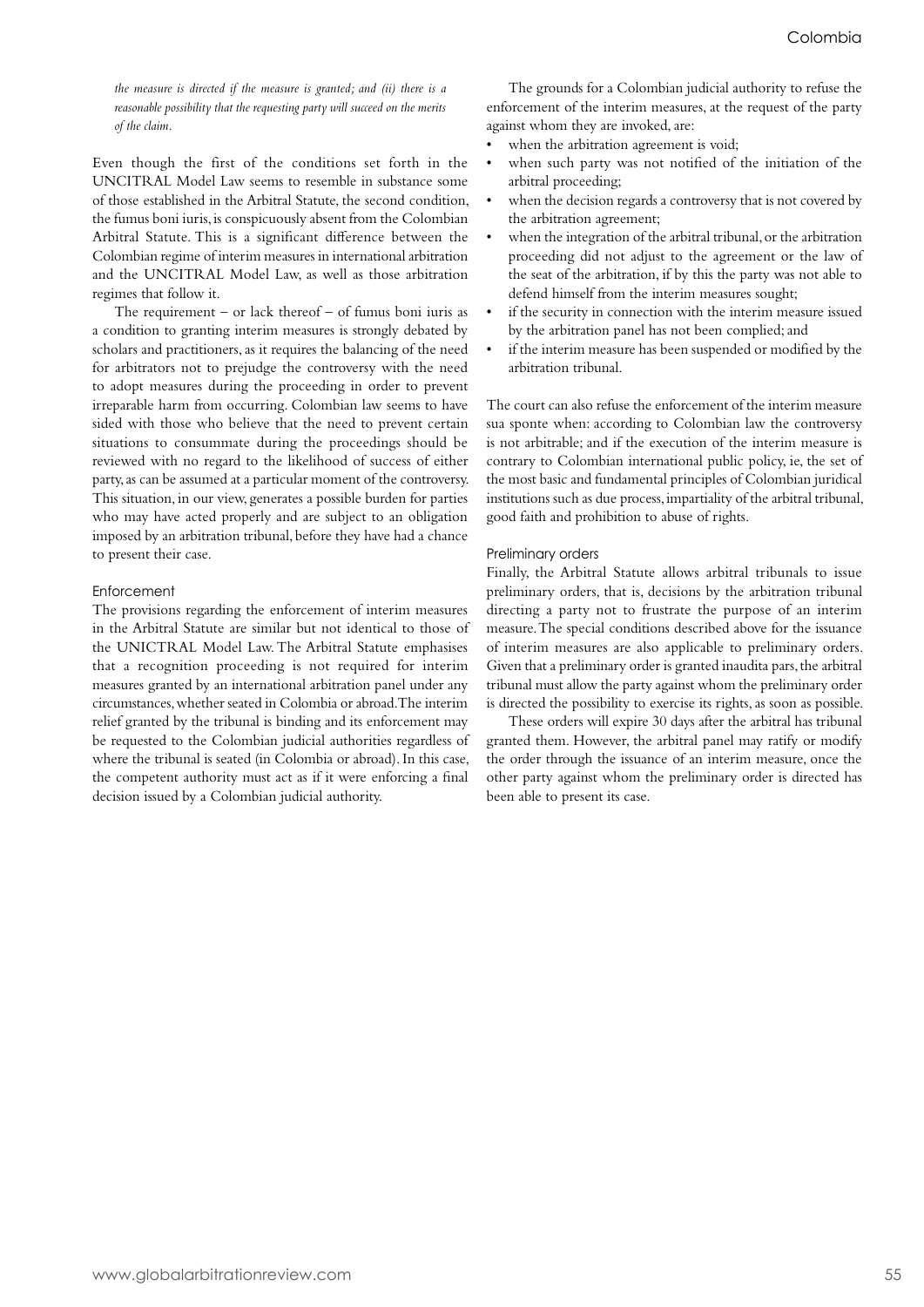## Colombia



**Alberto Zuleta-Londoño** Cárdenas & Cárdenas Abogados

Alberto Zuleta-Londoño holds a law degree and a graduate degree in international contractual regime from the University of Los Andes in Bogotá, Colombia, as well as a master's degree in Law (LLM) from Harvard Law School. He practises in dispute resolution and competition law in Cárdenas & Cárdenas Abogados in Bogotá, Colombia, and routinely publishes articles in domestic and international publications in the areas of international arbitration as well as competition law.



**Juan Camilo Fandiño-Bravo** Cárdenas & Cárdenas Abogados

Juan Camilo Fandiño-Bravo holds a law degree from the National University of Colombia and a master's degree (LLM) from Heidelberg University. He practises dispute resolution at Cárdenas & Cárdenas Abogados in Bogotá, Colombia.



**Juan Camilo Jiménez-Valencia** Cárdenas & Cárdenas Abogados

Juan Camilo Jiménez-Valencia holds a law degree from the Pontifica Universidad Javeriana in Bogotá, Colombia. He practises dispute resolution at Cárdenas & Cárdenas Abogados in Bogotá, Colombia.



**ABOGADOS** 

Cra 7 No. 71 – 52 Torre B Piso 9 Bogotá DC Colombia Tel: +57 1 313 7800 Fax: +57 1 312 2420 general@cardenasycardenas.com

**Alberto Zuleta-Londoño** azuleta@cardenasycardenas.com

**Juan Camilo Fandiño-Bravo** jfandino@cardenasycardenas.com

**Juan Camilo Jiménez-Valencia** jjimenez@cardenasycardenas.com

www.cardenasycardenas.com

Founded in 1913, Cárdenas & Cárdenas has been recognised for its commitment to understanding the needs of its clients and accompanying them as professional counsel in different areas of law, such as mergers and acquisitions, banking and finance, infrastructure projects, competition law, labour law, taxes, intellectual property, mining, oil and gas, foreign trade and dispute resolution. In addition to handling domestic and international disputes, the dispute resolution team works hand in hand with the rest of the firm, to ensure that clients are protected against potential litigation and can count on dispute resolution regimes that are designed to serve their particular needs. Cárdenas & Cárdenas works with domestic and international clients under standards of high ethical commitment, seriousness and professionalism.

Today the firm has a prominent group of lawyers and advisers that respond effectively to client needs.

The constant contact with a diverse number of clients enables the firm to be at the forefront in the provision of professional legal services. The firm has supported a large number of international companies doing business in Colombia, and has successfully taken part in numerous international transactions and disputes representing Colombian and international clients, thereby enabling a region-wide, broader perspective and experience in the services offered. The firm's network of alliances allows it to benefit from broad international support through correspondent firms in over 150 cities in the world.